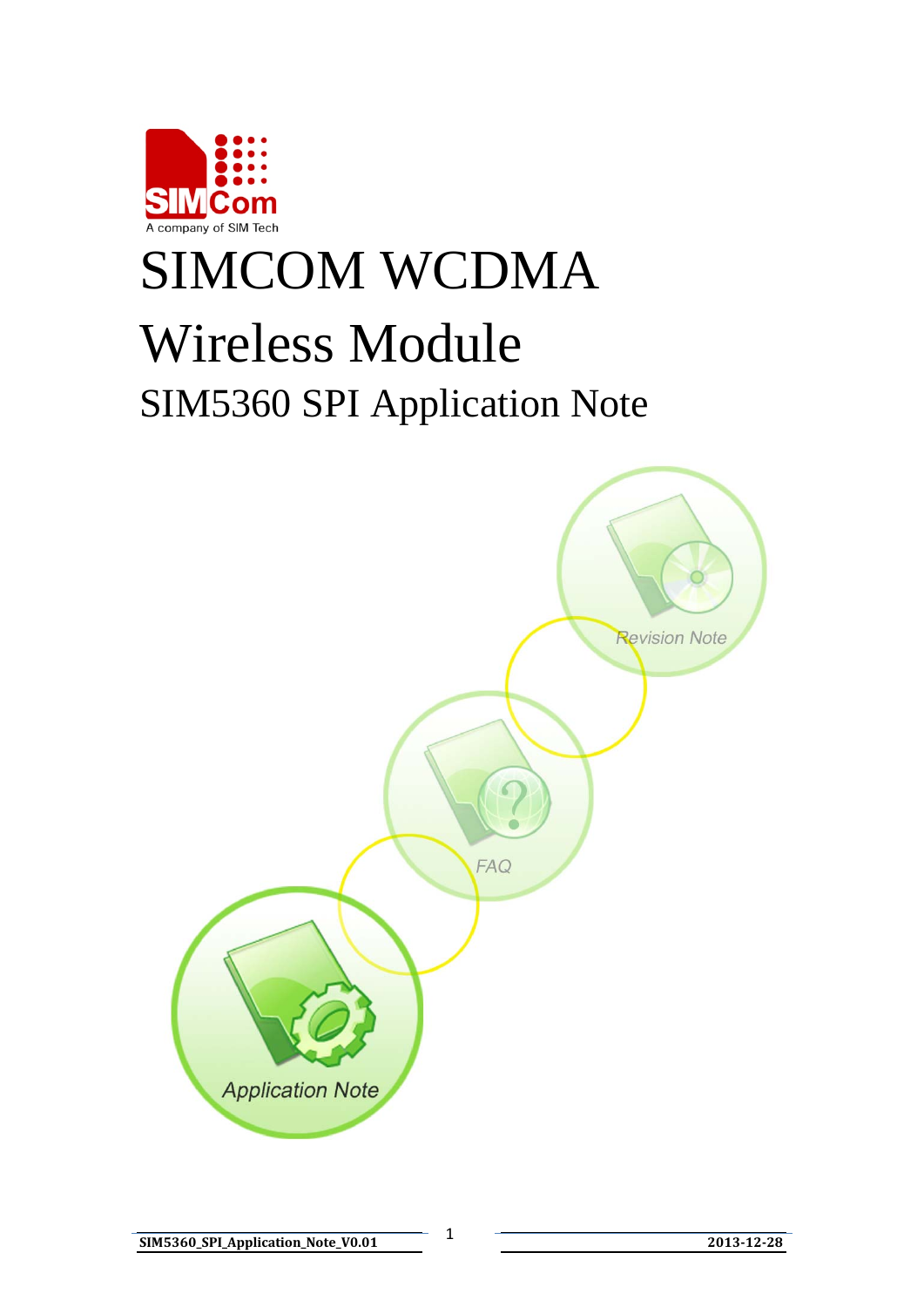| <b>Document Title:</b>      | <b>SIM5360 SPI Application Note</b>       |
|-----------------------------|-------------------------------------------|
| <b>Version:</b>             | 0.01                                      |
| Date:                       | 2013-12-28                                |
| <b>Status:</b>              | Developing                                |
| <b>Document Control ID:</b> | <b>SIM5360 SPI Application Note V0.01</b> |

## **General Notes**

SIMCom offers this information as a service to its customers, to support application and engineering efforts that use the products designed by SIMCom. The information provided is based upon requirements specifically provided to SIMCom by the customers. SIMCom has not undertaken any independent search for additional relevant information, including any information that may be in the customer's possession. Furthermore, system validation of this product designed by SIMCom within a larger electronic system remains the responsibility of the customer or the customer's system integrator. All specifications supplied herein are subject to change.

## **Copyright**

This document contains proprietary technical information which is the property of SIMCom Limited., copying of this document and giving it to others and the using or communication of the contents thereof, are forbidden without express authority. Offenders are liable to the payment of damages. All rights reserved in the event of grant of a patent or the registration of a utility model or design. All specification supplied herein are subject to change without notice at any time.

*Copyright © Shanghai SIMCom Wireless Solutions Ltd. 2013*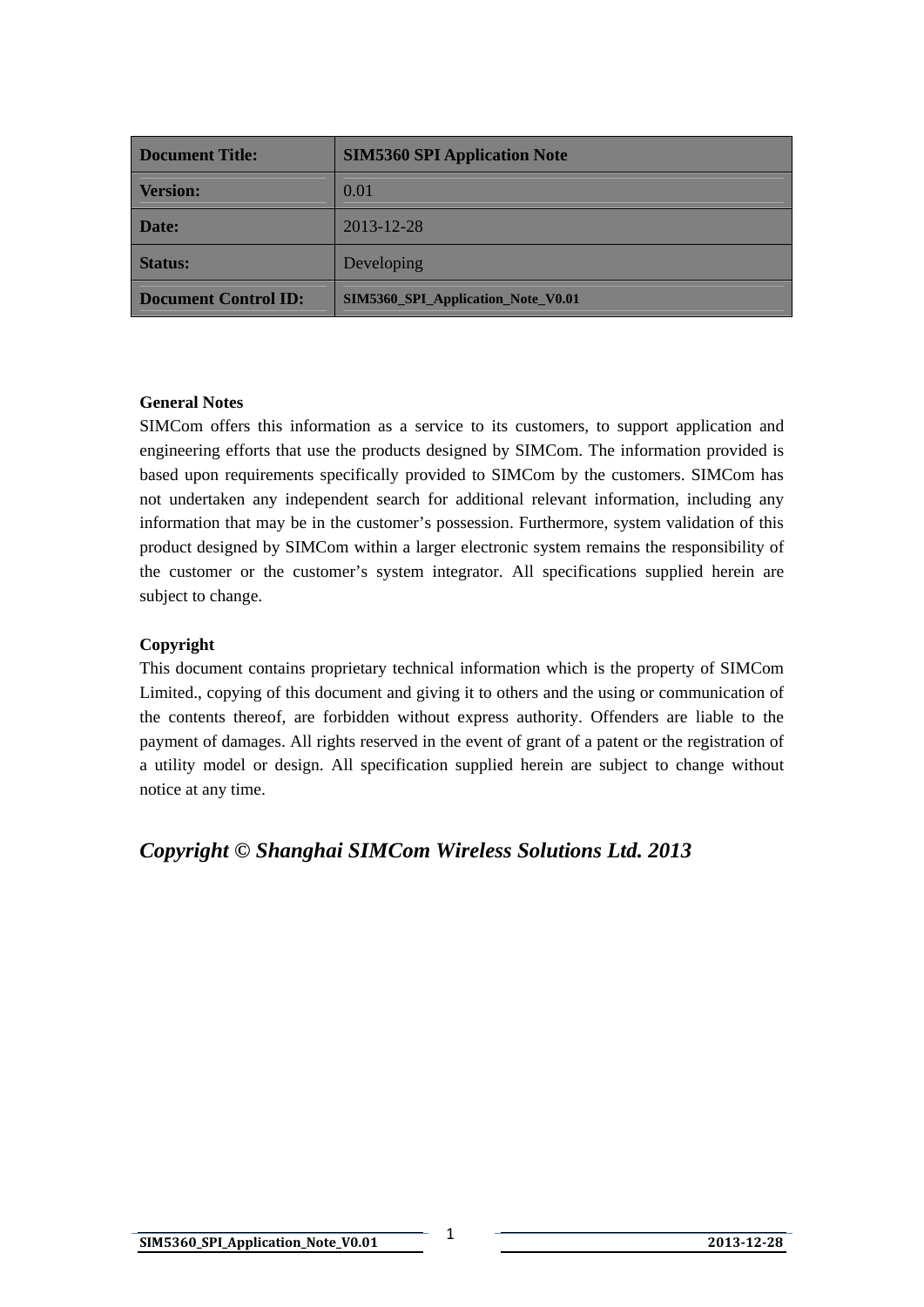

# <span id="page-2-0"></span>**Contents**

| STAT |  |
|------|--|
|      |  |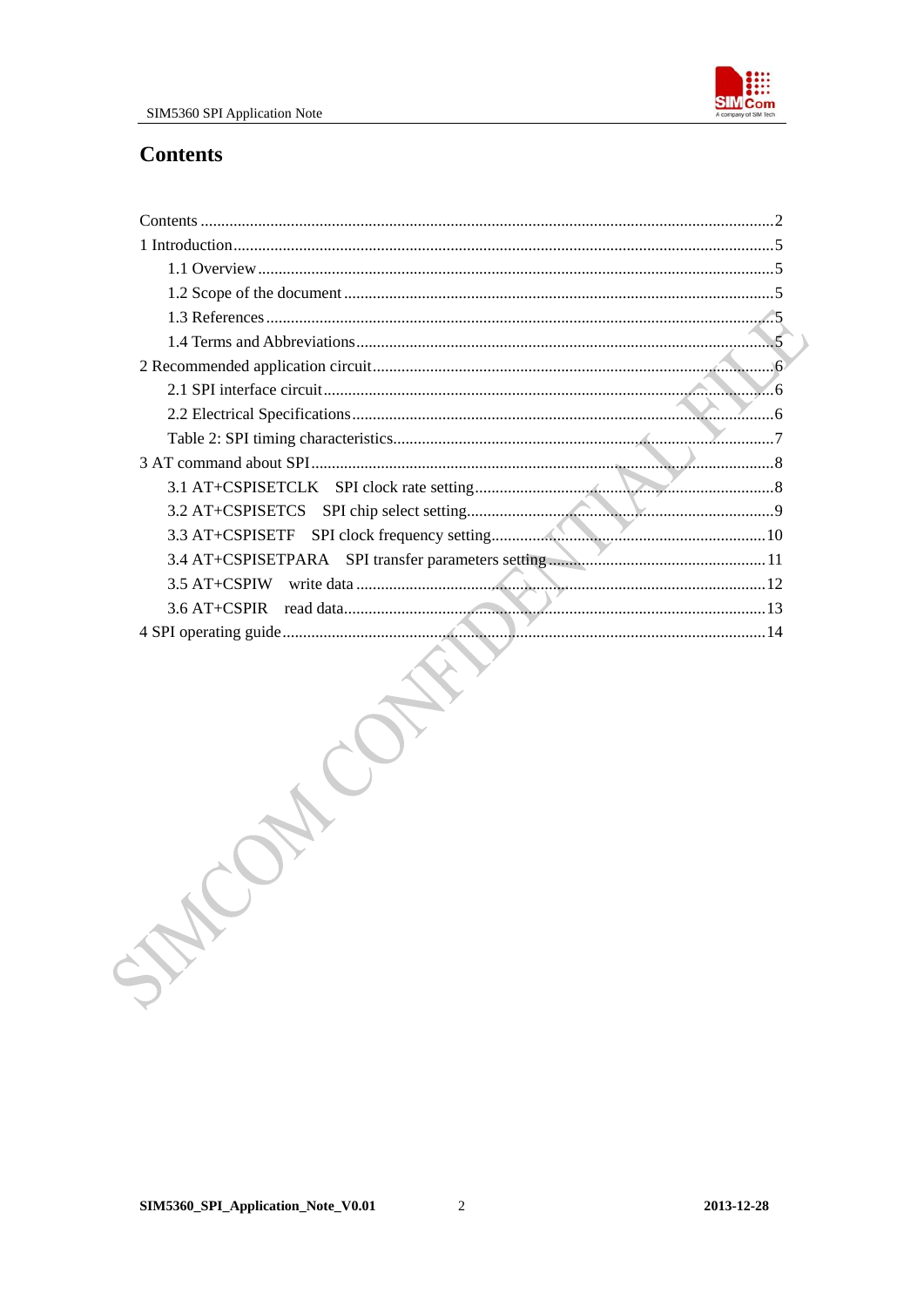

# **Figure Index**

# **Table Index**

TABLE 1: PIN DESCRIPTION .............................................................................错误!未定义书签。 错误!未找到图形项目表。

Control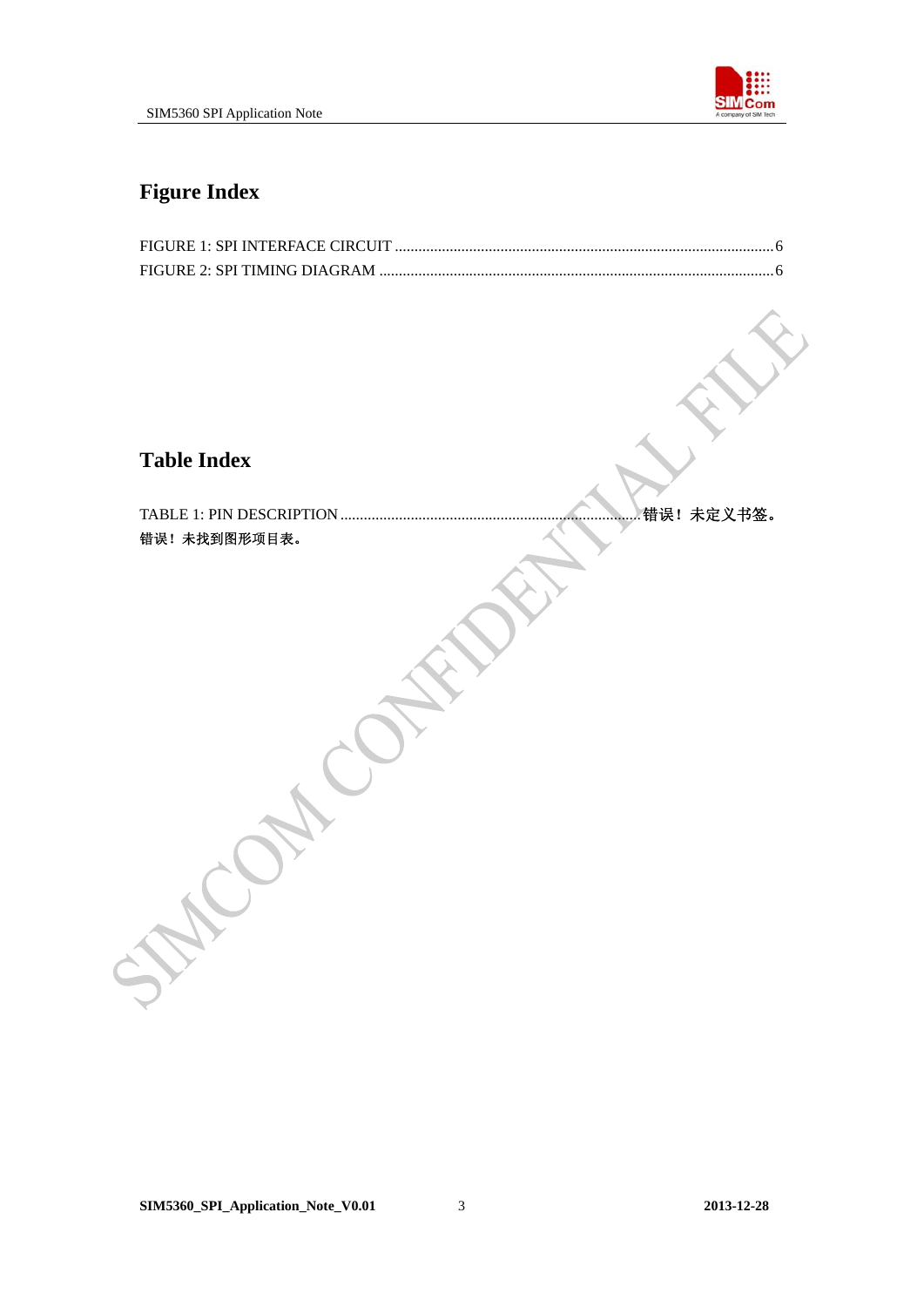

# **Version history**

| Date                  | <b>Version</b> | Description of change | <b>Author</b> |
|-----------------------|----------------|-----------------------|---------------|
| $2013 - 12 - 28$ 0.01 |                | Origin                | silin.zhu     |

CONT CONTRACTANTS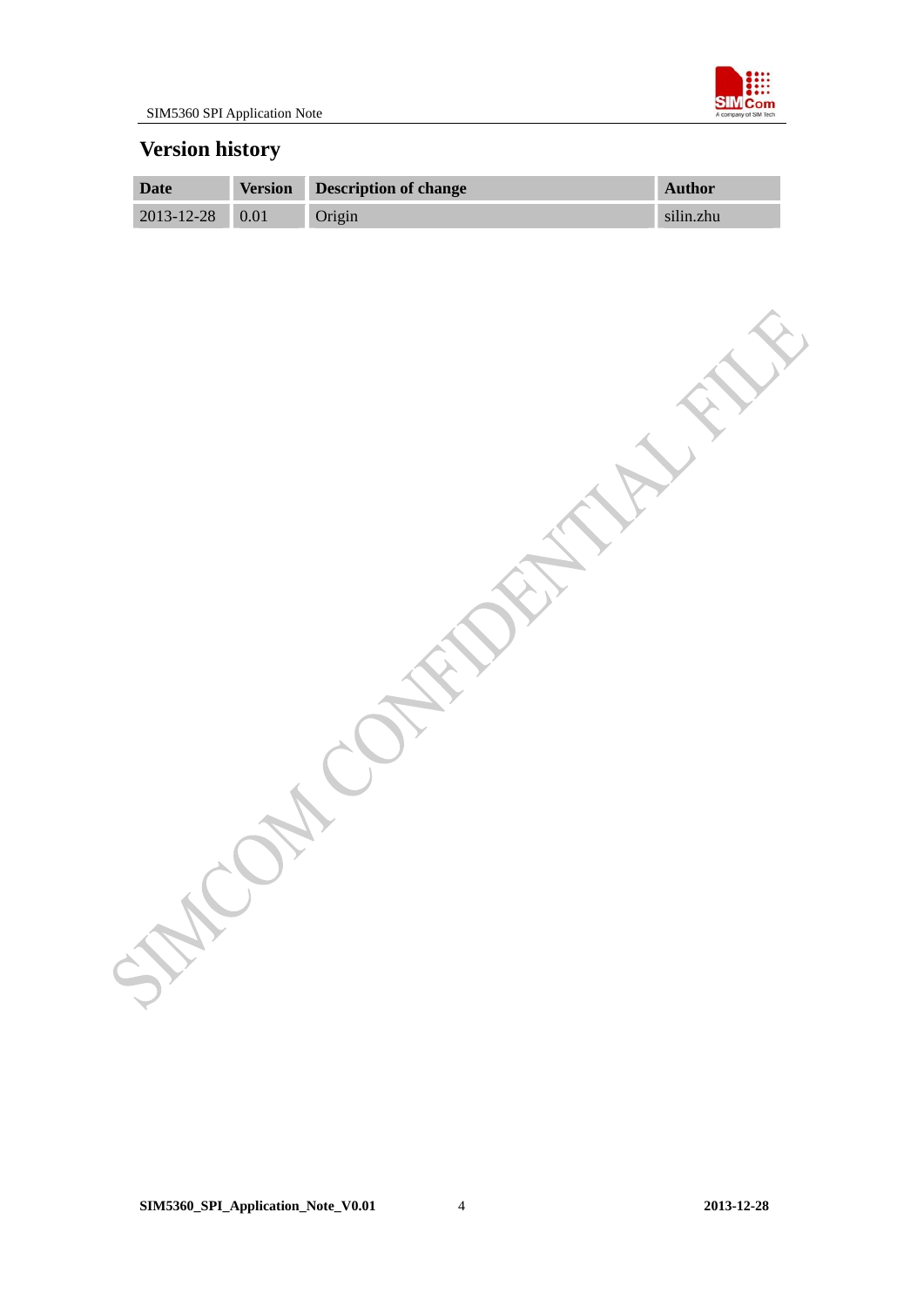

# <span id="page-5-0"></span>**1 Introduction**

# **1.1 Overview**

SIMcom modules provide a SPI interface that supports a duplex, synchronous, serial communication link. It is 1.8V operation. Clock rates up to 26 MHz. SPI must be configured as the master.. This document describes SPI interface application of SIMcom modules that is used to design for POS, handset, include the dual-mode mobile phone, PDA, and the others.

## **SIM5360 SPI Features**

- **Master support only.**
- Serial clock with programmable polarity and phase
- **Programmed Clock rates, up to 26 MHz**
- One chip-select
- $\blacksquare$  1.8 V operation
- Operates in three modes: Run mode, Wait mode and stop mode.

# **1.2 Scope of the document**

SIM5360 module

# **1.3 References**

The present document is based on the following documents:

- **[1]** SIMCOM\_SIM5360\_ATC\_EN\_V0.05.doc
- **[2]** SIMCOM\_SIM5360\_HD\_EN.pdf

# **1.4 Terms and Abbreviations**

For the purposes of the present document, the following abbreviations apply:

- AT ATtention; the two-character abbreviation is used to start a command line to
- be sent from TE/DTE to TA/DCE
- TA Terminal Adaptor; e.g. a data card (equal to DCE)
- TE Terminal Equipment; e.g. a computer (equal to DTE)
- UMTS Universal Mobile Telecommunications System
- URC Unsolicited Result Code
- USIM Universal Subscriber Identity Module
- WCDMA Wideband Code Division Multiple Access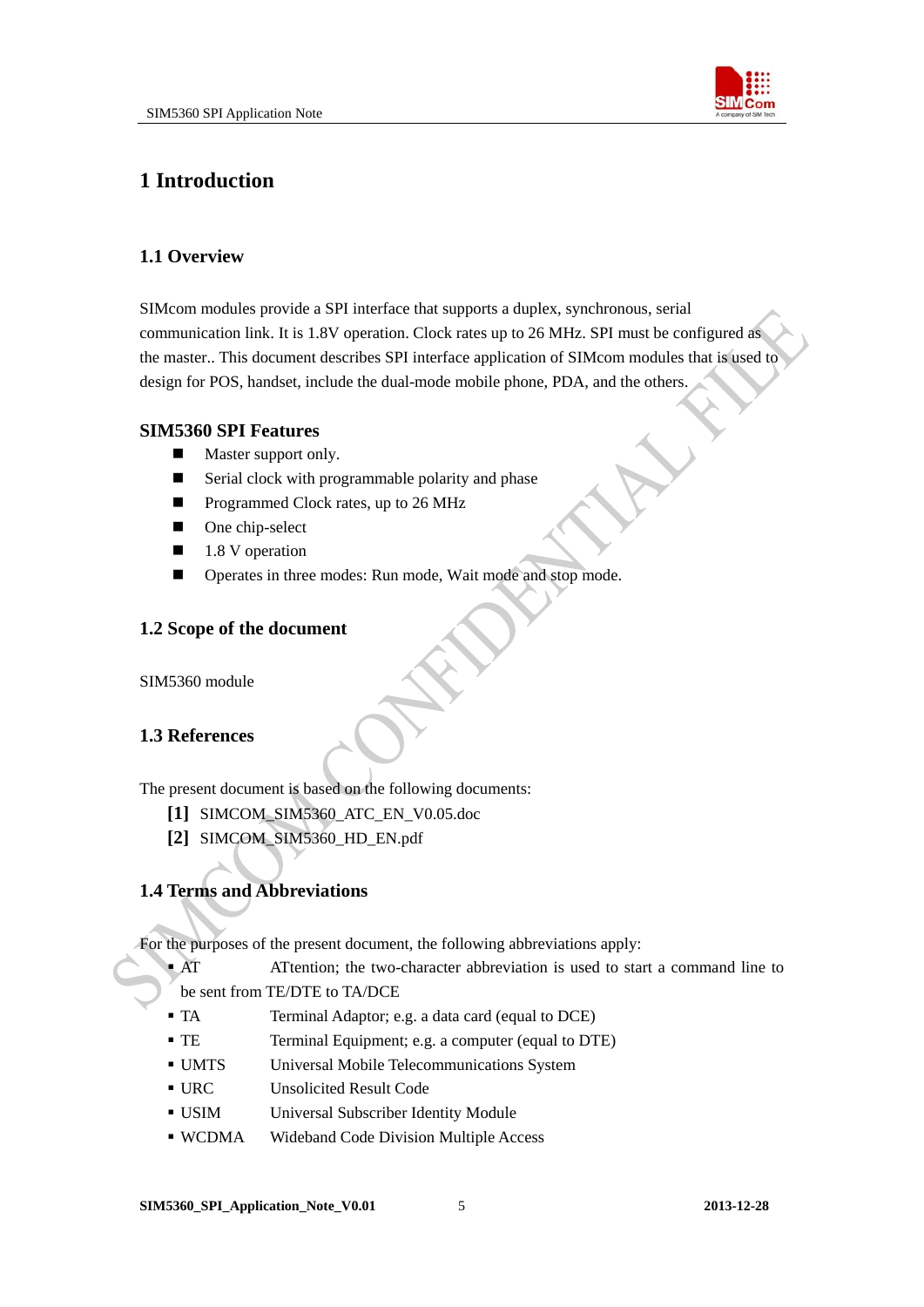

# <span id="page-6-0"></span>**2 Recommended application circuit**

# **2.1 SPI interface circuit**



Figure 1: **SPI interface circuit**

The SIM5360 module SPI must be configured as the master.Only a master SPI module can initiate transmissions. A transmission begins by writing to the master SPI data register. The data begins shifting out on the SDO/MOSI pin under the control of the serial clock.

## **The SPI operates in three modes:**

- $\blacksquare$  Run mode the basic mode of operation.
- Wait mode SPI operation in wait mode is a configurable low-power mode that is enabled by AT+CSPISETCLK . During wait mode, the SPI goes into a power-conservative state with the SPI clock generation turned off.
- Stop mode The SPI is inactive in stop mode by AT+CSPISETCS for reduced power consumption. If the SPI is configured as a master, any transmission in progress stops, but resumes after the controller returns to run mode.

# *Note: SPI is 1.8V operation.*

The SPI should include ESD protection. Although some ESD components have been added in our model, to improve ESD, one should put some ESD components on customer host board. The ESD components should be placed beside the connectors which the human body might touch. We recommend using an Electro-Static discharge device DF2S6.8S.

# **2.2 Electrical Specifications**

SIM5360 SPI Digital I/O specifications are presented in Table 1.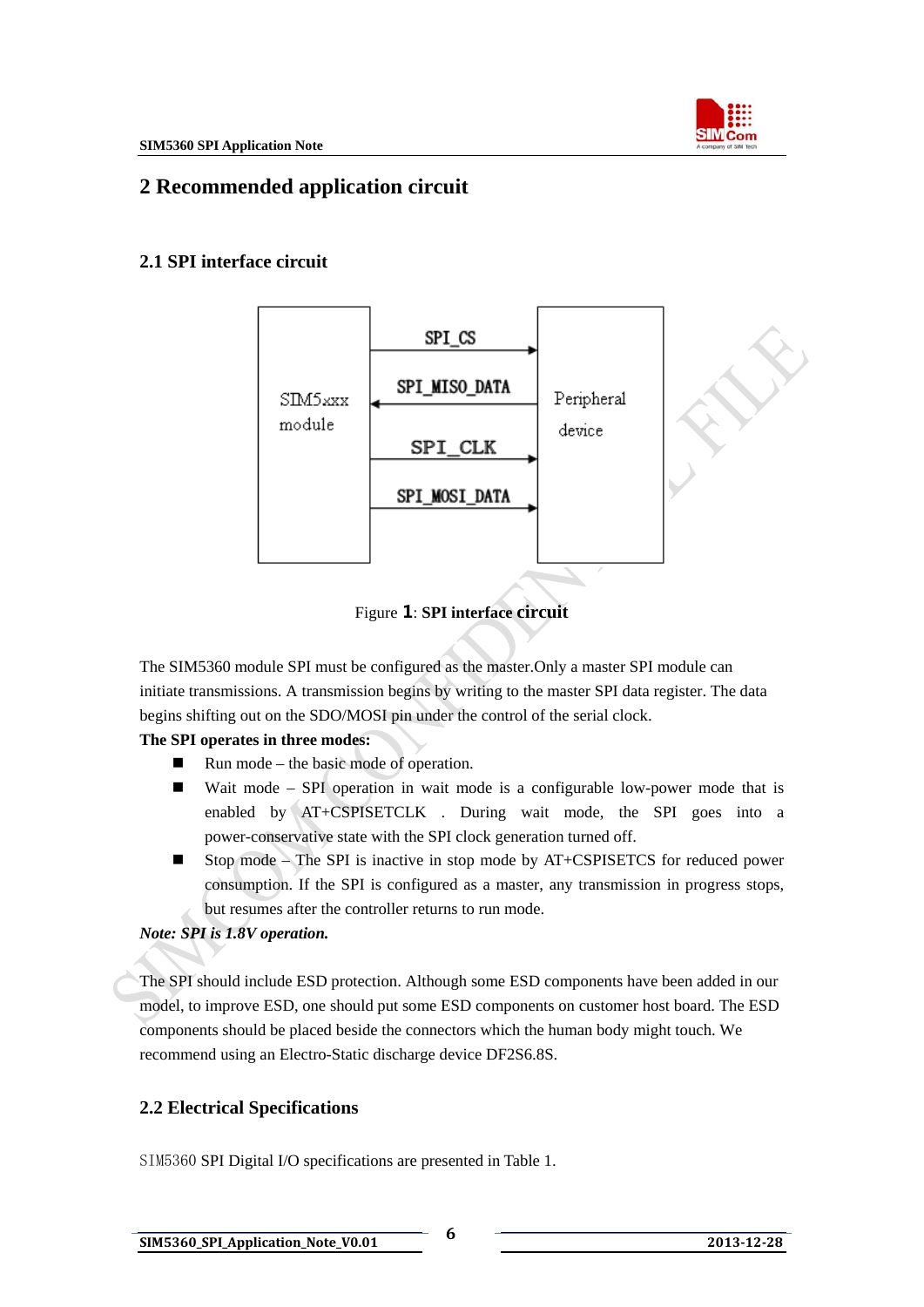

# <span id="page-7-0"></span>**Table 1: Pin Description**

| <b>Pins</b>    | <b>PCM</b> functionality | I/O Dir     | DC CHARACTERISTICS               |
|----------------|--------------------------|-------------|----------------------------------|
| <b>SPI_CLK</b> | <b>SPI</b> clock         | $\Omega$    | SPI interface is 1.8V standard.  |
| SPI_CS_N       | SPI chip-select          | $\Omega$    | $VILmin=0V$<br>$VILmax=0.3*1.8V$ |
| SPI MOSI DATA  | SPI (master only) master | $\Omega$    | $VIHmin=0.7*1.8V$                |
|                | out/slave in data        |             | VIH $max=(1.8+0.3)$ V            |
| SPI_MISO_DATA  | SPI (master only) master | $\mathbf I$ | $VOLmin = GND$                   |
|                | in/slave out data        |             | $VOLmax=0.2V$                    |
|                |                          |             | VOH $min=1.8 - 0.2V$             |
|                |                          |             | $VOHmax=1.8V$                    |

SIM5360 SPI timing requirements are illustrated in Figure 2 and listed in Table 2.



## **Table 2: SPI timing characteristics**

| <b>Parameter</b>     | Comments | <b>Min</b> | <b>Typical</b> | <b>Max</b> | Unit       |
|----------------------|----------|------------|----------------|------------|------------|
| M_SPI_CLK(frequency) |          |            | _              | 26         | <b>MHz</b> |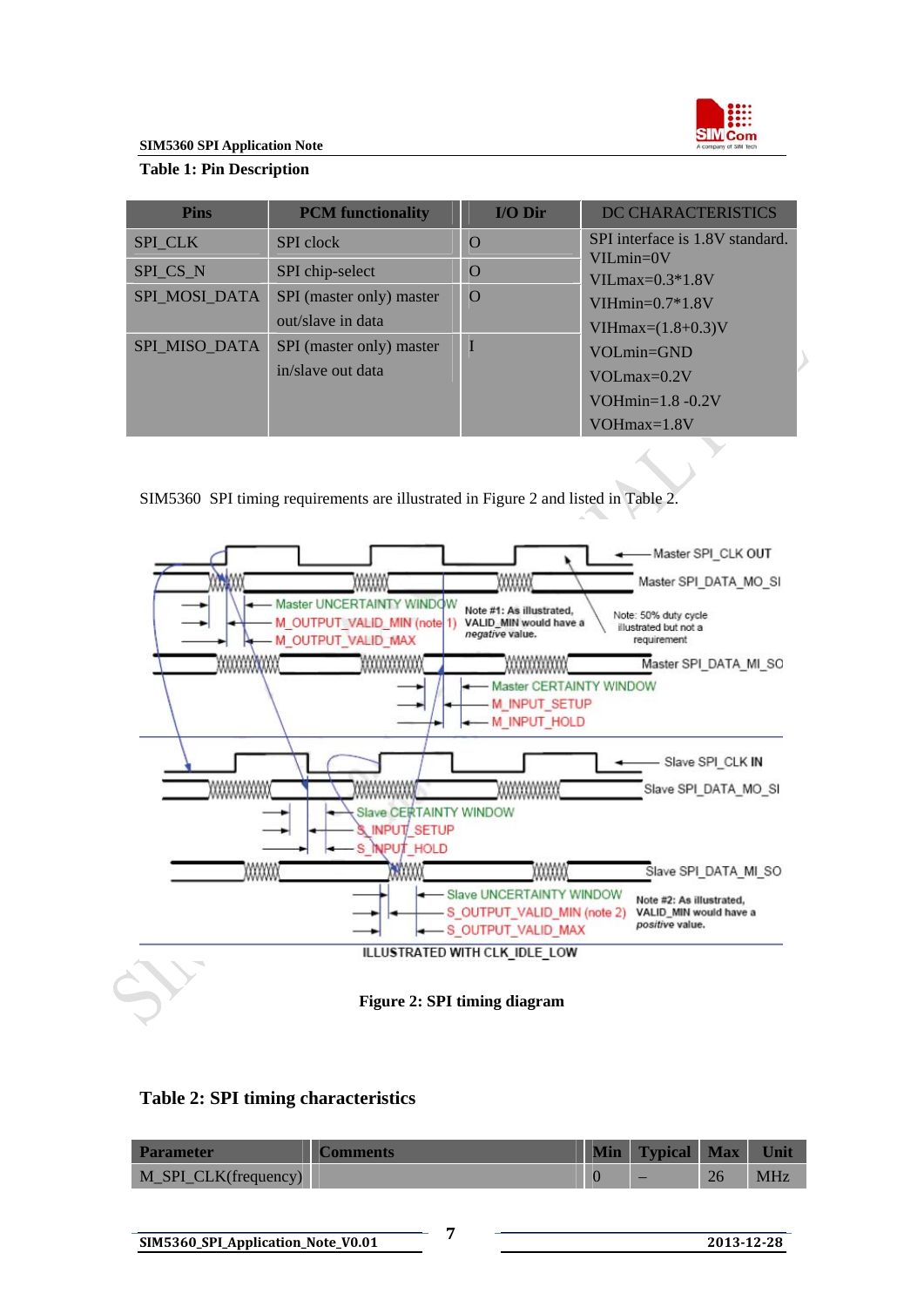

E

 $\mathcal{S}^{\mathbf{\hat{x}}}$ 

### <span id="page-8-0"></span>**SIM5360 SPI Application Note**

| M_SPI_CLK(period)      |              | 38       |        |      | <sub>ns</sub> |
|------------------------|--------------|----------|--------|------|---------------|
| M_SPI_CLK_HIGH         | $P = period$ | 17       | 0.45xP |      | ns            |
| <b>M_SPI_CLK_LOW</b>   | $P = period$ | 17       | 0.45xP | -    | ns            |
| <b>M_OUTPUT_VALID2</b> |              | $-5$     |        | $+5$ | ns            |
| M_INPUT_SETUP          |              | $\Omega$ |        | 3    | ns            |
| M_INPUT_HOLD           |              | $\theta$ |        | 3    | ns            |
| <b>M_TRI_STATE_EN</b>  |              | $-5$     |        | $+5$ | ns            |
| <b>M TRI STATE DIS</b> |              | $-5$     |        | $+5$ | ns            |

# **3 AT command about SPI**

# **3.1 AT+CSPISETCLK SPI clock rate setting**

## **Description**

You can use this command to set SPI clock configuration and trigger mode.

| <b>SIMPIN</b> | References |
|---------------|------------|
| NO.           | Vendor     |

## **Syntax**

| <b>Test Command</b>                                                                    | Responses                                                                     |
|----------------------------------------------------------------------------------------|-------------------------------------------------------------------------------|
| $AT+CSPISETCLK=?$                                                                      | $+$ CSPISETCLK: (0-1), (0-1), (0-1)                                           |
|                                                                                        | OK                                                                            |
| Read Command                                                                           | Responses                                                                     |
| AT+CSPISETCLK?                                                                         | + CSPISETCLK: <polarity>,<mode>,<trigger mode=""></trigger></mode></polarity> |
|                                                                                        | OK                                                                            |
| Write Command                                                                          | Responses                                                                     |
| AT+CSPISETCLK                                                                          | OK.                                                                           |
| = <polarity>,<mode>,<trigger< td=""><td><b>ERROR</b></td></trigger<></mode></polarity> | <b>ERROR</b>                                                                  |
| mode                                                                                   |                                                                               |

## **Defined values**

#### <polarity>

- 0 : the SPI clock signal is low when the clock is idle
- 1 : the SPI clock signal is high when the clock is idle

<mode>

0 : the SPI clock runs only during a transfer unit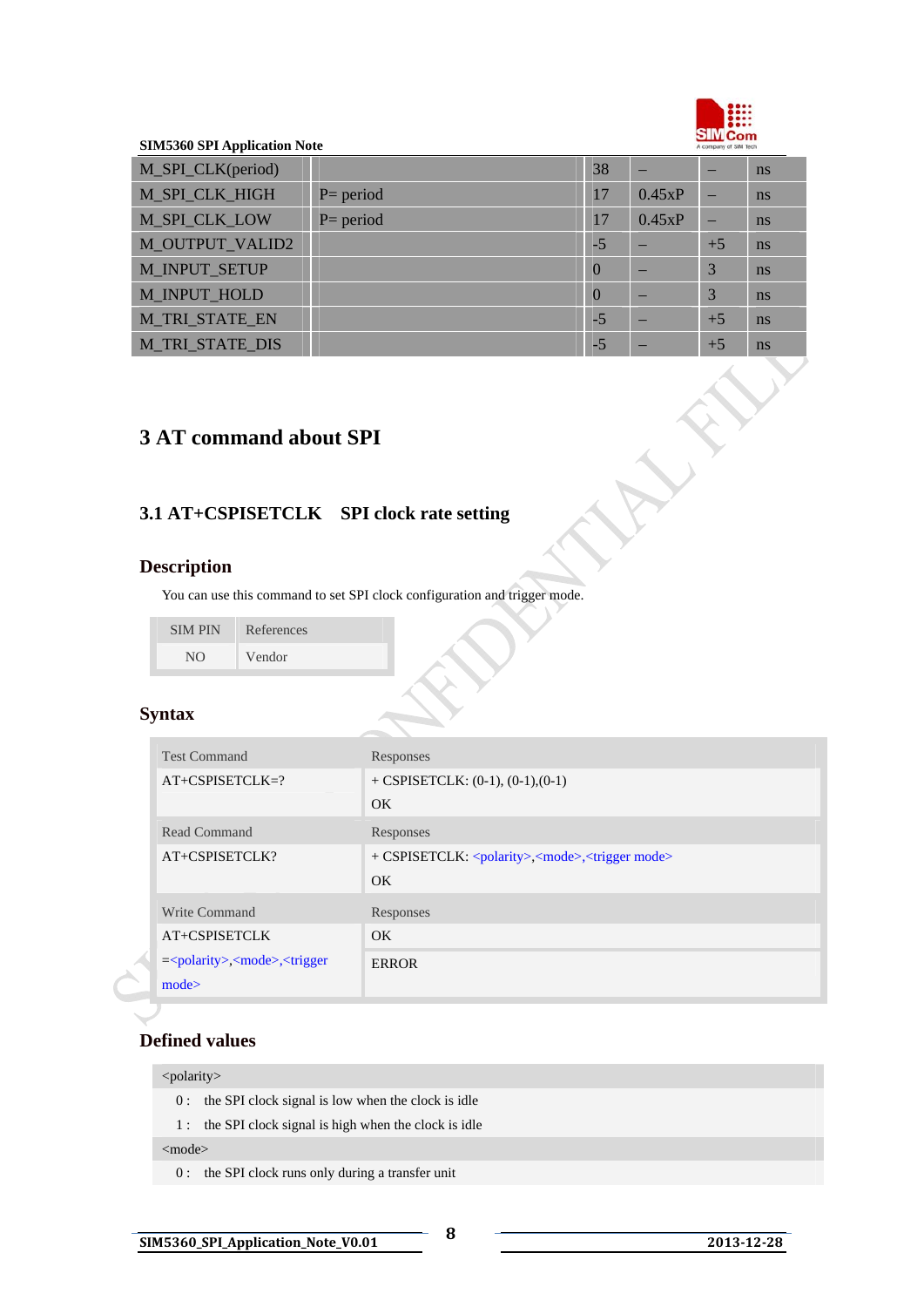

<span id="page-9-0"></span>1 : the SPI clock runs continuously from the start of the transfer

#### <trigger mode>

- 0 : the SPI data input signal is sampled on the leading clock edge
- 1 : the SPI data input signal is sampled on the trailing clock edge

## **Examples**

*AT+ CSPISETCLK =1,0,1 OK AT+ CSPISETCLK? + CSPISETCLK: 1,0,1 OK AT+ CSPISETCLK =? + CSPISETCLK: (0-1),(0-1),(0-1) OK* 

# **3.2 AT+CSPISETCS SPI chip select setting**

## **Description**

You can use this command to set SPI chip select polarity and mode.

| <b>SIMPIN</b> | References |
|---------------|------------|
| NO.           | Vendor     |

## **Syntax**

| <b>Test Command</b>       | Responses                                        |
|---------------------------|--------------------------------------------------|
| $AT+CSPISETCS=?$          | + CSPISETCS: $(0-1)$ , $(0-1)$                   |
|                           | OK.                                              |
| Read Command              | Responses                                        |
| $AT+CSPISETCS$ ?          | + CSPISETCS: <mode>,<polarity></polarity></mode> |
|                           | OK.                                              |
| Write Command             | Responses                                        |
| AT+CSPISETCS              | OK.                                              |
| $=<$ mode>, $<$ polarity> | <b>ERROR</b>                                     |

## **Defined values**

## <mode>

- 0 : the SPI chip select is de-asserted between transfer units
- 1 : the SPI chip select is kept asserted between transfer units

<polarity>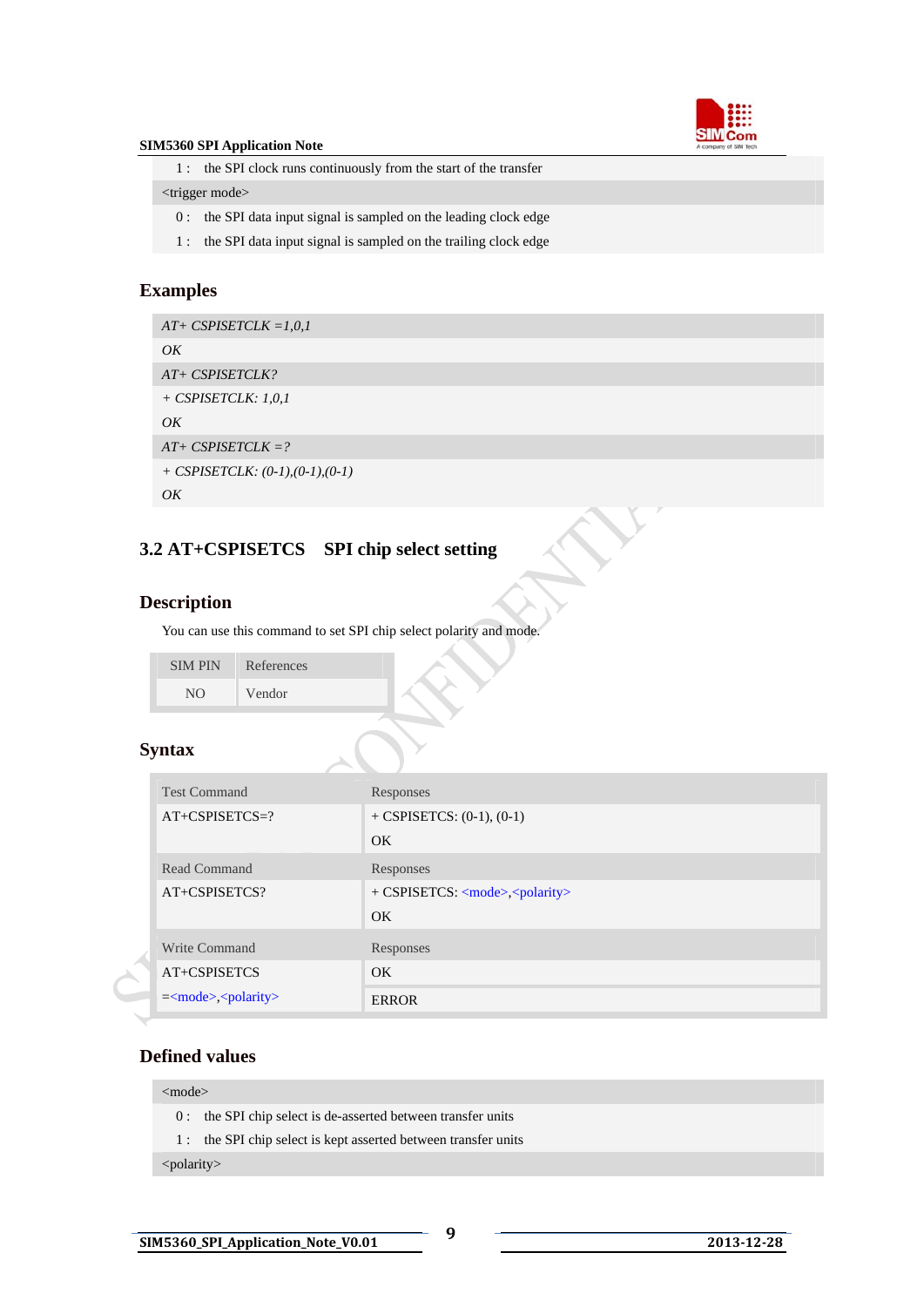

- <span id="page-10-0"></span>0 : the SPI chip select is active low
- 1 : the SPI chip select is active high

# **Examples**

```
AT+ CSPISETCS =1,0 
OK 
AT+ CSPISETCS? 
+ CSPISETCS: 1,0 
OK 
AT+ CSPISETCS =? 
+ CSPISETCS: (0-1),(0-1) 
OK
```
# **3.3 AT+CSPISETF SPI clock frequency setting**

# **Description**

You can use this command to set SPI clock frequency

| <b>SIMPIN</b> | References |
|---------------|------------|
| NΩ            | Vendor     |

## **Syntax**

| <b>Test Command</b>                                                                                                                                                                                                                                                                                        | Responses                                                                 |
|------------------------------------------------------------------------------------------------------------------------------------------------------------------------------------------------------------------------------------------------------------------------------------------------------------|---------------------------------------------------------------------------|
| $AT+CSPISETF=?$                                                                                                                                                                                                                                                                                            | $+$ CSPISETF: (0-26000000), (0-26000000), (0-64)                          |
|                                                                                                                                                                                                                                                                                                            | OK                                                                        |
| Read Command                                                                                                                                                                                                                                                                                               | Responses                                                                 |
| AT+CSPISETF?                                                                                                                                                                                                                                                                                               | + CSPISETF: <min>,<max>,<de-assertion time=""></de-assertion></max></min> |
|                                                                                                                                                                                                                                                                                                            | OK                                                                        |
| Write Command                                                                                                                                                                                                                                                                                              | Responses                                                                 |
| AT+CSPISETF                                                                                                                                                                                                                                                                                                | OK                                                                        |
| $=\frac{1}{2}$ = $\frac{1}{2}$ = $\frac{1}{2}$ = $\frac{1}{2}$ = $\frac{1}{2}$ = $\frac{1}{2}$ = $\frac{1}{2}$ = $\frac{1}{2}$ = $\frac{1}{2}$ = $\frac{1}{2}$ = $\frac{1}{2}$ = $\frac{1}{2}$ = $\frac{1}{2}$ = $\frac{1}{2}$ = $\frac{1}{2}$ = $\frac{1}{2}$ = $\frac{1}{2}$ = $\frac{1}{2}$ = $\frac{1$ | <b>ERROR</b>                                                              |
| time                                                                                                                                                                                                                                                                                                       |                                                                           |

# **Defined values**

#### <min>

0-26000000 : in master mode, set the minimum SPI clock frequency by the slave device

 $<$ max $>$ 

0-26000000 : in master mode, set the maximum SPI clock frequency by the slave device

<de-assertion time>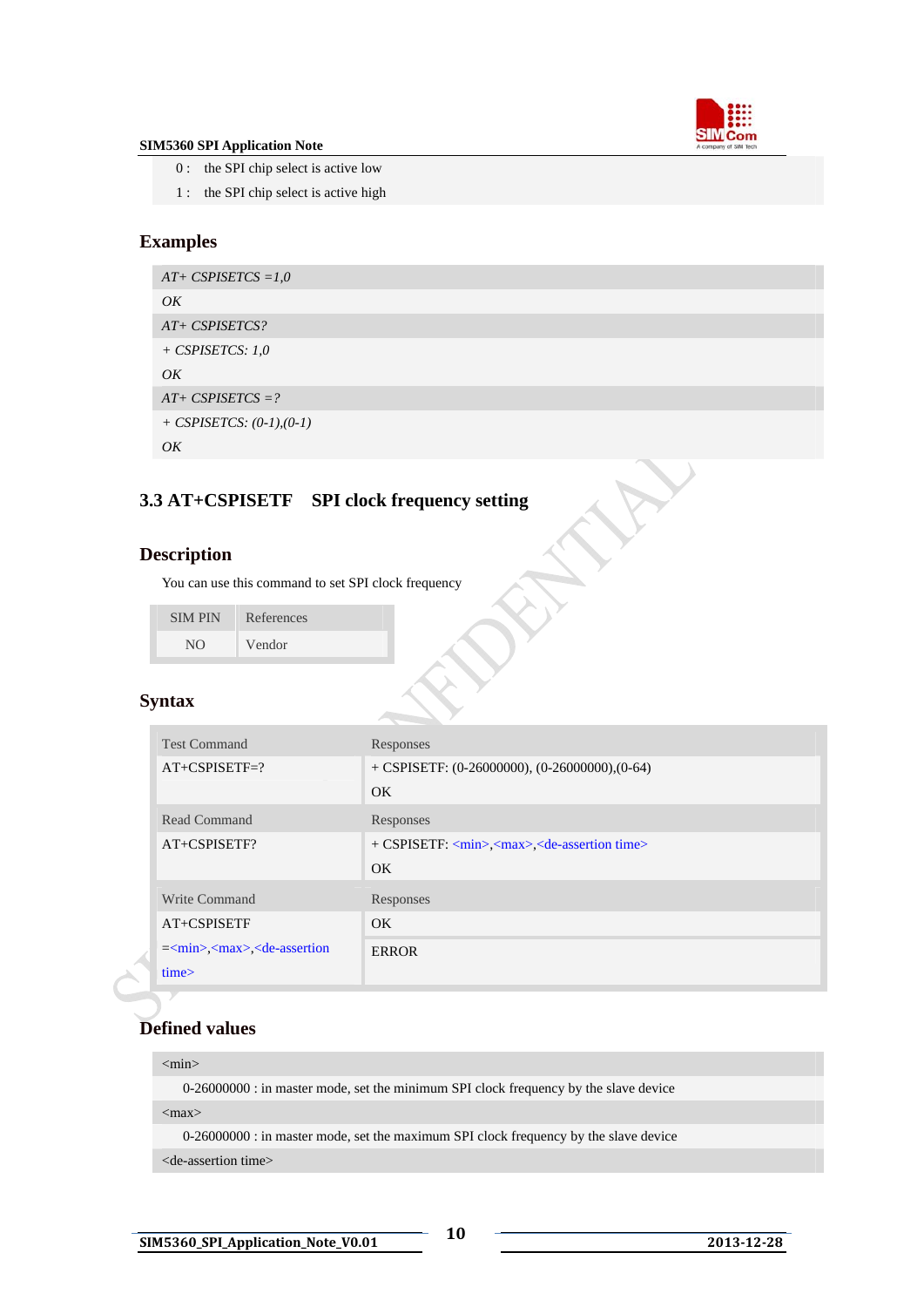

<span id="page-11-0"></span>0-64 : in master mode, set the minimum time to wait between transfer units in nanoseconds

## **Examples**

```
AT+ CSPISETF =960000,10000000,0 
OK 
AT+ CSPISETF? 
+ CSPISETF: 960000,10000000,0 
OK 
AT+ CSPISETF =? 
+ CSPISETF: (0-26000000), (0-26000000),(0-64) 
OK
```
# **3.4 AT+CSPISETPARA SPI transfer parameters setting**

## **Description**

You can use this command to set SPI transfer parameters

SIM PIN References NO Vendor

## **Syntax**

| <b>Test Command</b>                         | Responses                             |
|---------------------------------------------|---------------------------------------|
| $AT+CSPISETPARA=?$                          | $+$ CSPISETPARA: (0-32), (0-1), (0-1) |
|                                             | OK.                                   |
| Read Command                                | Responses                             |
| AT+CSPISETPARA?                             |                                       |
|                                             | OK                                    |
| Write Command                               | Responses                             |
| AT+CSPISETPARA                              | OK                                    |
| $=<\!\!bit\!\!><\!\!input$ packed $\!\!>$ , | <b>ERROR</b>                          |
| <output unpacked=""></output>               |                                       |

# **Defined values**

#### <bit>

0-32 : set the number of bits to use per transfer unit, only support 8,16,32 bits

#### <input packed>

0 : data should be not packed into the user input buffer

1 : data should be packed into the user input buffer

<output unpacked>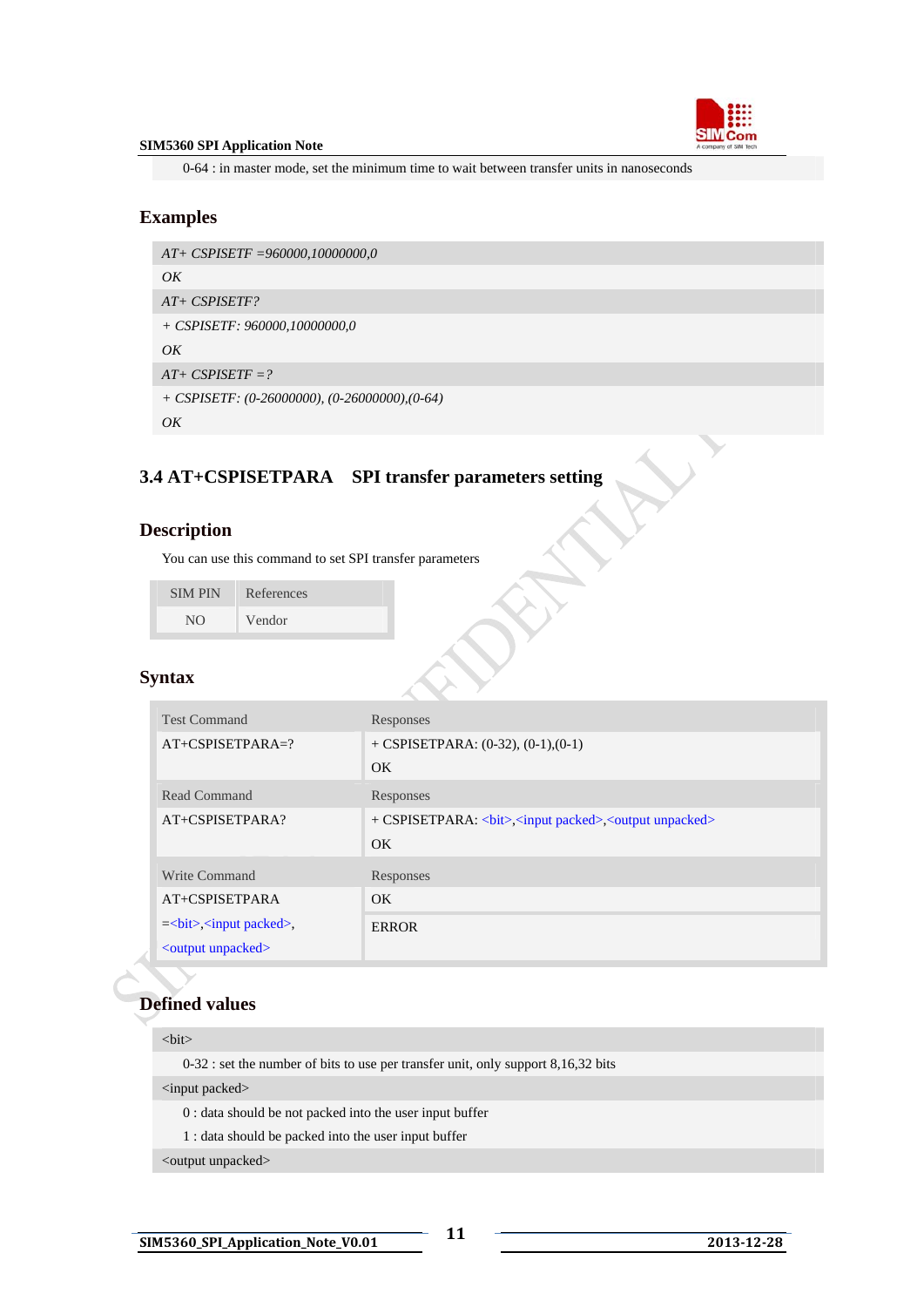

<span id="page-12-0"></span>0 : data should be not packed from the user output buffer

1 : data should be packed from the user output buffer

# **Examples**

```
AT+ CSPISETPARA =16,0,1 
OK 
AT+ CSPISETPARA? 
+ CSPISETPARA:16,0,1 
OK 
AT+ CSPISETPARA=? 
+ CSPISETPARA : (0-32), (0-1),(0-1) 
OK
```
# **3.5 AT+CSPIW write data**

## **Description**

You can use this command to write data

| <b>SIMPIN</b> | References |
|---------------|------------|
| NO.           | Vendor     |

# **Syntax**

| <b>Test Command</b>                                | Responses    |
|----------------------------------------------------|--------------|
| $AT+CSPIW=?$                                       | OK.          |
| Write Command                                      | Responses    |
| AT+CSPIW                                           | <b>OK</b>    |
| $=<\text{reg}>$ , $<\text{data}>$ , $<\text{len}>$ | <b>ERROR</b> |

# **Defined values**

## $<$ reg $>$

Register address. Input format must be hex, such as 0xFF.

<data>

Data written. Input format must be hex, such as 0xFF – 0xFFFFFFFF.

<len>

Read length. Range: 1-4; unit: byte.

# **Examples**

*AT+ CSPIW =0x0F, 0x1234, 2 OK*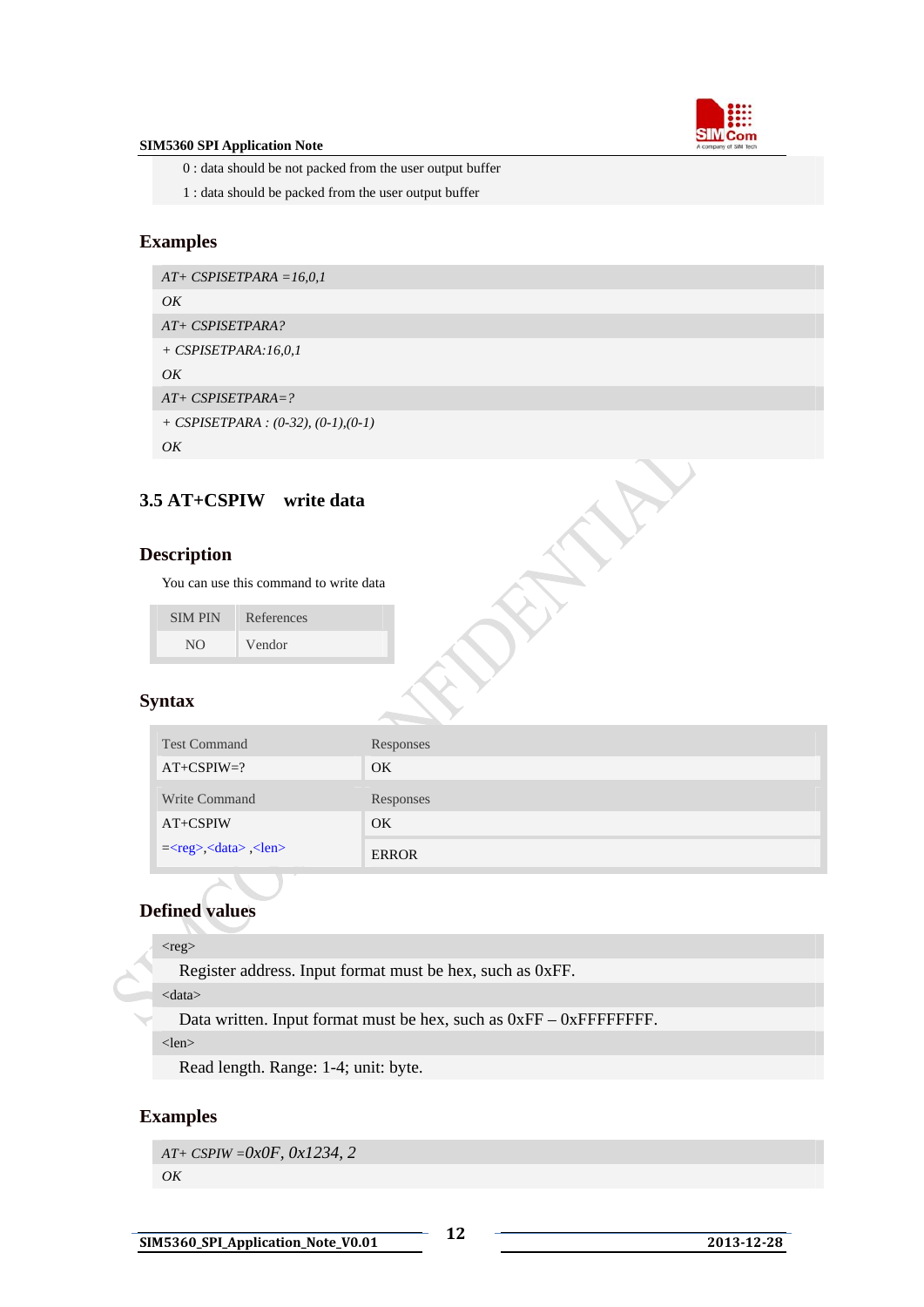

<span id="page-13-0"></span>**Note: If you want to write data only when you use SPI to connect to some special slave device, you can set <reg> to 0xFFFF.** 

# **3.6 AT+CSPIR read data**

# **Description**

You can use this command to read data

| <b>SIMPIN</b> | References |
|---------------|------------|
| NΩ            | Vendor     |

## **Syntax**

| <b>Test Command</b> | Responses            |
|---------------------|----------------------|
| $AT+CSPIR=?$        | OK.                  |
| Write Command       | Responses            |
| $AT+CSPIR$          | $+$ CSPIR: $<$ data> |
| $=<$ reg>, $<$ len> | OK.                  |
|                     | <b>ERROR</b>         |

# **Defined values**

#### <reg>

Register address. Input format must be hex, such as 0xFF.

#### <data>

Data read. Input format must be hex, such as  $0xFF - 0xFFFFFFFF$ .

<len>

Read length. Range: 1-4; unit: byte.

# **Examples**

*AT+ CSPIR =0x0F, 2* 

*+ CSPIR : 0x1234*

## *OK*

**Note: If you want to read data only when you use SPI to connect to some special slave device, you can set <reg> to 0xFFFF.**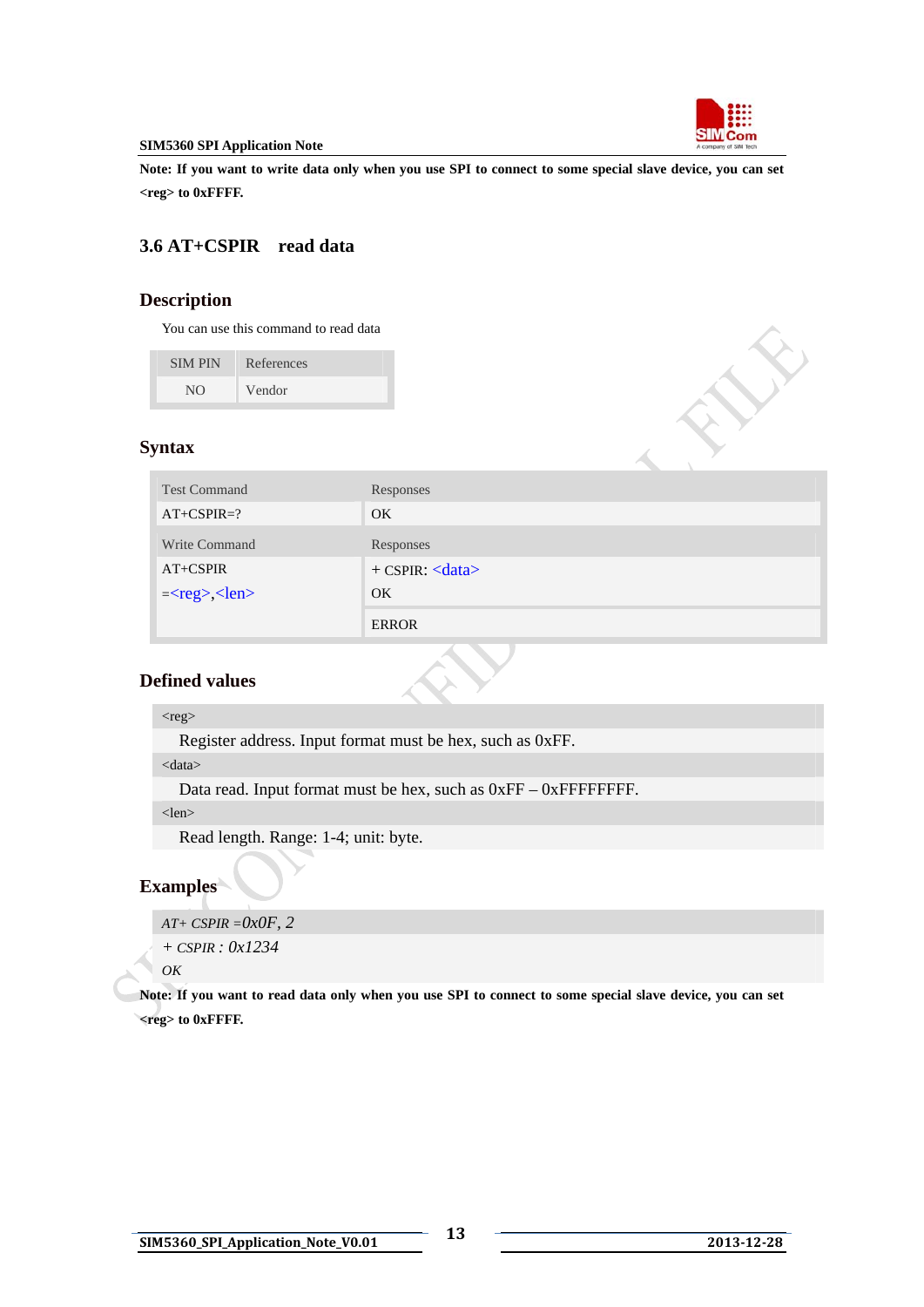

# <span id="page-14-0"></span>**4 SPI operating guide**

SIM5360 modules can support many kinds of device with SPI interface, such as: LCD module, AD/DA device, EEPROM , and so on. Our module SPI must be configured as the master. The following steps give an example of using SPI function. In this example, the external slave device can be operated by AT commands.

Step1: SPI clock rate setting. If your want to set clock is high when the clock is idle, clock runs only during a transfer start, and data input signal is sampled on the leading clock edge, you can set SIM5360 by underside AT:

*AT+ CSPISETCLK =1,0,1* 

### *OK*

■ Step2: SPI clock frequency setting. If slave device's clock is 13MHZ,AT+CSPISETF can be executed as follows. The last parameter is used to set the minimum time to wait between transfer units in nanoseconds。

*AT+ CSPISETF =1000000, 15000000 0,0* 

#### *OK*

■ Step3: SPI chip select setting. You want that slave is enabled all the time between transfer units and chip select is active low, AT+CSPISETCS is availability.

*AT+ CSPISETCS =1,0* 

## *OK*

Step4: SPI transfer parameters setting.  $AT+$  CSPISETPARA can set the number of bits to use per transfer unit and whether data is packed on data input or data ouput.Underside AT command can set 16 bits per transfer unit, input packed and output unpacked.

*AT+ CSPISETPARA =16,0,1* 

#### *OK*

 Step5:Read data from slave device or write data to slave device. *Read two byte data from valid address(such as 0x99) in slave device:* 

*AT+ CSPIR =0x99, 2* 

 *+ CSPIR : 0x1234* 

#### *OK*

*Write two byte data(0x1234) to valid address(such as 0xff) in slave device: AT+ CSPIW =0xFF, 0x1234, 2* 

*OK*